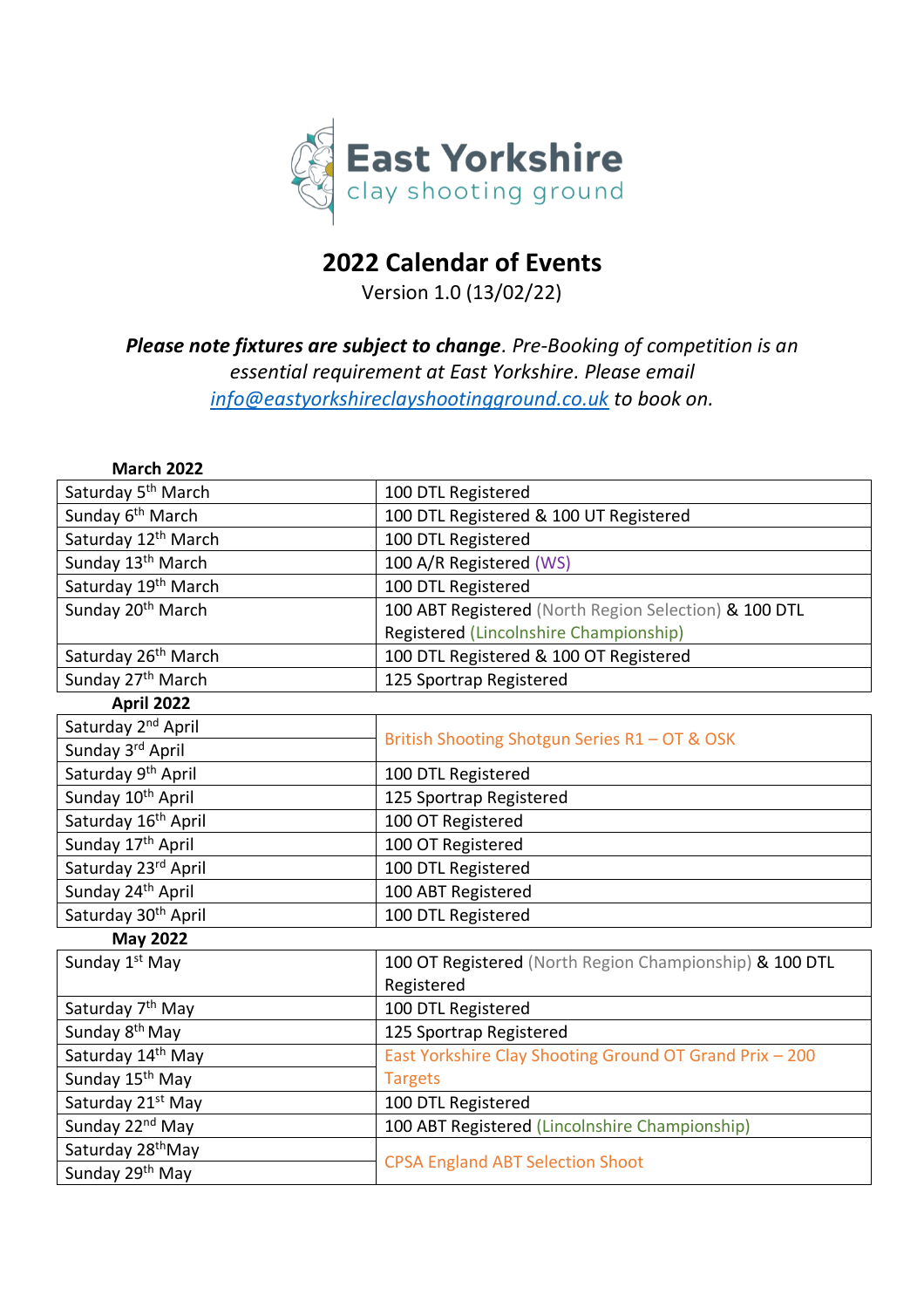| <b>June 2022</b>                    |                                                          |
|-------------------------------------|----------------------------------------------------------|
| Friday 3rd June                     |                                                          |
| Saturday 4 <sup>th</sup> June       | Caesar Guerini Trap Challenge - UT/OT/ABT                |
| Sunday 5 <sup>th</sup> June         |                                                          |
| Saturday 11 <sup>th</sup> June      | Dalton & Eton Charity Shoot & 50 Sportrap Registered     |
| Sunday 12 <sup>th</sup> June        | 100 OT Registered                                        |
| Saturday 18 <sup>th</sup> June      | 100 DTL Registered                                       |
| Sunday 19 <sup>th</sup> June        | 100 ABT Registered (North Region Championship)           |
| Saturday 25 <sup>th</sup> June      | 100 DTL Registered                                       |
| Sunday 26 <sup>th</sup> June        | 100 Reg $ESP - 13$ stands                                |
| <b>July 2022</b>                    |                                                          |
| Friday 1 <sup>st</sup> July         |                                                          |
| Saturday 2 <sup>nd</sup> July       | <b>Gamebore DTL Grand Prix</b>                           |
| Sunday 3rd July                     |                                                          |
| Saturday 9 <sup>th</sup> July       | 100 DTL Registered                                       |
| Sunday 10 <sup>th</sup> July        | 125 Sportrap Registered                                  |
| Saturday 16 <sup>th</sup> July      | 100 DTL Registered & 100 D/R Registered (Lincolnshire    |
|                                     | Championship)                                            |
| Sunday 17 <sup>th</sup> July        | 100 UT Registered (East Midlands Championship)           |
| Saturday 23rd July                  | 100 DTL Registered                                       |
| Sunday 24 <sup>th</sup> July        | 100 OT Registered (Lincolnshire Championship)            |
| Saturday 30 <sup>th</sup> July      | 100 DTL registered                                       |
| Sunday 31 <sup>st</sup> July        | 100 UT Registered (North Region Championship)            |
| August 2022                         |                                                          |
| Saturday 6 <sup>th</sup> August     | 100 DTL Registered                                       |
| Sunday 7 <sup>th</sup> August       | 100 OT Registered (East Midlands Championship) & 100 DTL |
|                                     | Registered (Lancashire Championship)                     |
| Saturday 13 <sup>th</sup> August    | 100 DTL Registered                                       |
| Sunday 14 <sup>th</sup> August      | 125 Sportrap Registered                                  |
| Saturday 20 <sup>th</sup> August    | The Beaverlac UT Grand Prix & Alan Poskitt Memorial      |
| Sunday 21 <sup>st</sup> August      |                                                          |
| Saturday 27 <sup>th</sup> August    | 100 DTL Registered                                       |
| Sunday 28 <sup>th</sup> August      | Derek Olivant Memorial Shoot - 100 ABT Registered        |
| September 2022                      |                                                          |
| Saturday 3 <sup>rd</sup> September  | <b>CLOSED - POLICE SHOOT</b>                             |
| Sunday 4 <sup>th</sup> September    | 100 Reg ESP $-$ 14 stands                                |
| Saturday 10 <sup>th</sup> September | East Yorkshire Clay Shooting Ground OSK Grand Prix       |
| Sunday 11 <sup>th</sup> September   |                                                          |
| Saturday 17 <sup>th</sup> September |                                                          |
| Sunday 18 <sup>th</sup> September   | British Shooting Grand Prix - OT & OSK                   |
| Saturday 24 <sup>th</sup> September | 100 DTL Registered                                       |
| Sunday 25 <sup>th</sup> September   | 100 DTL Registered & 100 UT Registered (North Region All |
|                                     | <b>County Championships)</b>                             |